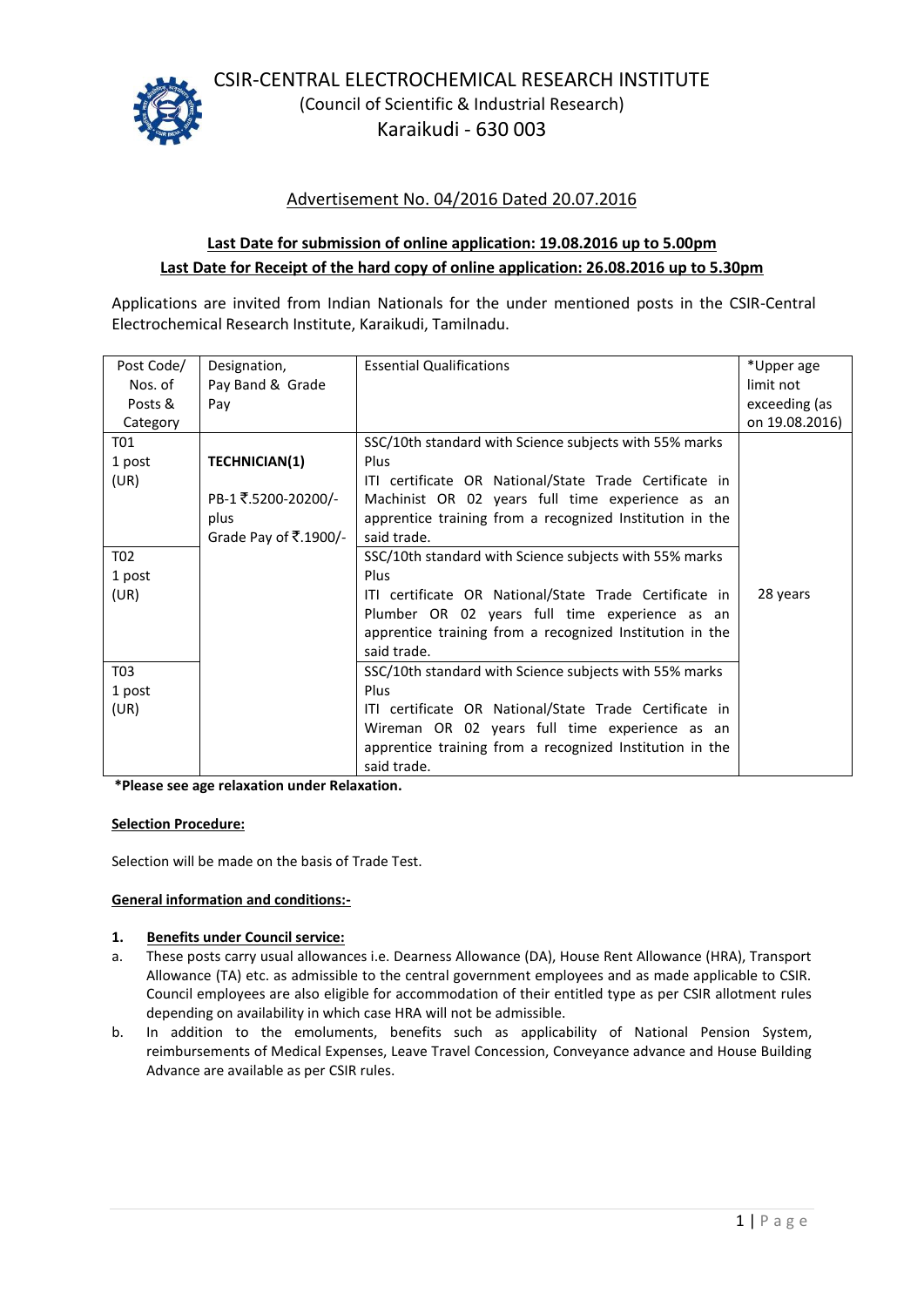## **2. Other conditions**

- a. The applicant must be a citizen of India.
- b. All applicants must fulfill the essential requirements of the post and other conditions stipulated in the advertisement as on the last date of receipt of the applications. They are advised to satisfy themselves before applying that they possess at least the essential qualifications laid down for various posts as on the last date of receipt of the applications. No enquiry asking for advice as to eligibility will be entertained.

The prescribed essential qualifications are the minimum and the mere possession of the same does not entitle candidates to be called for Trade Test. The duly constituted Screening Committee will adopt its own criteria for short-listing the candidates. The candidate should therefore, mention in the application all the qualifications and experiences in the relevant area over and above the minimum prescribed qualification, supported with documents.

- c. The application should be accompanied by self attested copies of the relevant educational qualification, technical qualification, experience, SC/ST/OBC certificates etc. Applications incomplete in any respect or received after the due date or unsigned or without photograph or without application fee are liable to be rejected.
- d. If any document/ certificate furnished is in a language other than Hindi or English, a transcript of the same duly attested by a Gazetted officer or notary is to be submitted.
- e. The date for determining the upper age limit, qualifications and /or experience shall be the closing date prescribed for receipt of on-line applications.
- f. Any discrepancy found between the information given in application and as evident in original documents will make the candidate ineligible for appearing in Trade Test. Ineligibility of candidates detected at any stage can render him/her liable to be disqualified /debarred.
- g. The decision of the Director, **CSIR-CECRI** in all matters relating to eligibility, acceptance or rejection of applications, mode of selection, conduct of trade test will be final and binding on the candidates.
- h. Canvassing in any form and / or bringing any influence political or otherwise will be treated as a disqualification for the post.
- i. NO INTERIM ENQUIRY OR CORRESPONDANCE WILL BE ENTERTAINED.

#### **3. Relaxations :**

- a. Upper age limit is relaxable upto five years for the regular employees working in CSIR laboratories / institutes, Government Departments, autonomous bodies and public sector undertakings.
- b. The SC/ST/OBC candidates who apply against unreserved (UR) post will not be eligible for age relaxation.
- c. As per GOI provisions, age relaxation for Widows, Divorced Women and Women Judicially separated from Husbands, who are not remarried, the upper age limit is relaxable up to the age of 35 years.

The persons claiming age relaxation under this category would be required to produce following documentary evidence:

i) In case of Widow, Death Certificate of her husband together with the Affidavit that she has not remarried since.

ii)In case of divorced Women and Women judicially separated from their husbands, a certified copy of the judgment/decree of the appropriate Court to prove the fact of divorce or the judicial separation, as the case may be, with an Affidavit in respect of divorced Women that they have not remarried since.

- d. Relaxation of upper age limit for Persons with Disabilities and Ex-Servicemen will be as per GOI rules.
- e. Relaxation in age, over and above the stipulated limit, educational qualification and / or experience may be considered in case of exceptionally meritorious candidates or if sufficient number of candidates possessing the requisite qualification and/ or experience are not available to fill up the posts.
- f. Relaxation of five years will also be permissible to those who had ordinarily been domiciled in the Kashmir division of the state of Jammu and Kashmir during the period from 1-1-1980 to 31-12-1989 subject to production of relevant certificate from concerned authority.

## **4. How to apply :**

- a. Eligible candidates are required to apply ONLINE through our website **http://www.cecri.res.in**
- b. If the candidate does not have a valid email id, he/she should create a new valid email id before applying online.
- **c. Online Application will be available on our website http://www.cecri.res.in upto 19.08.2016 (05.00 pm)**